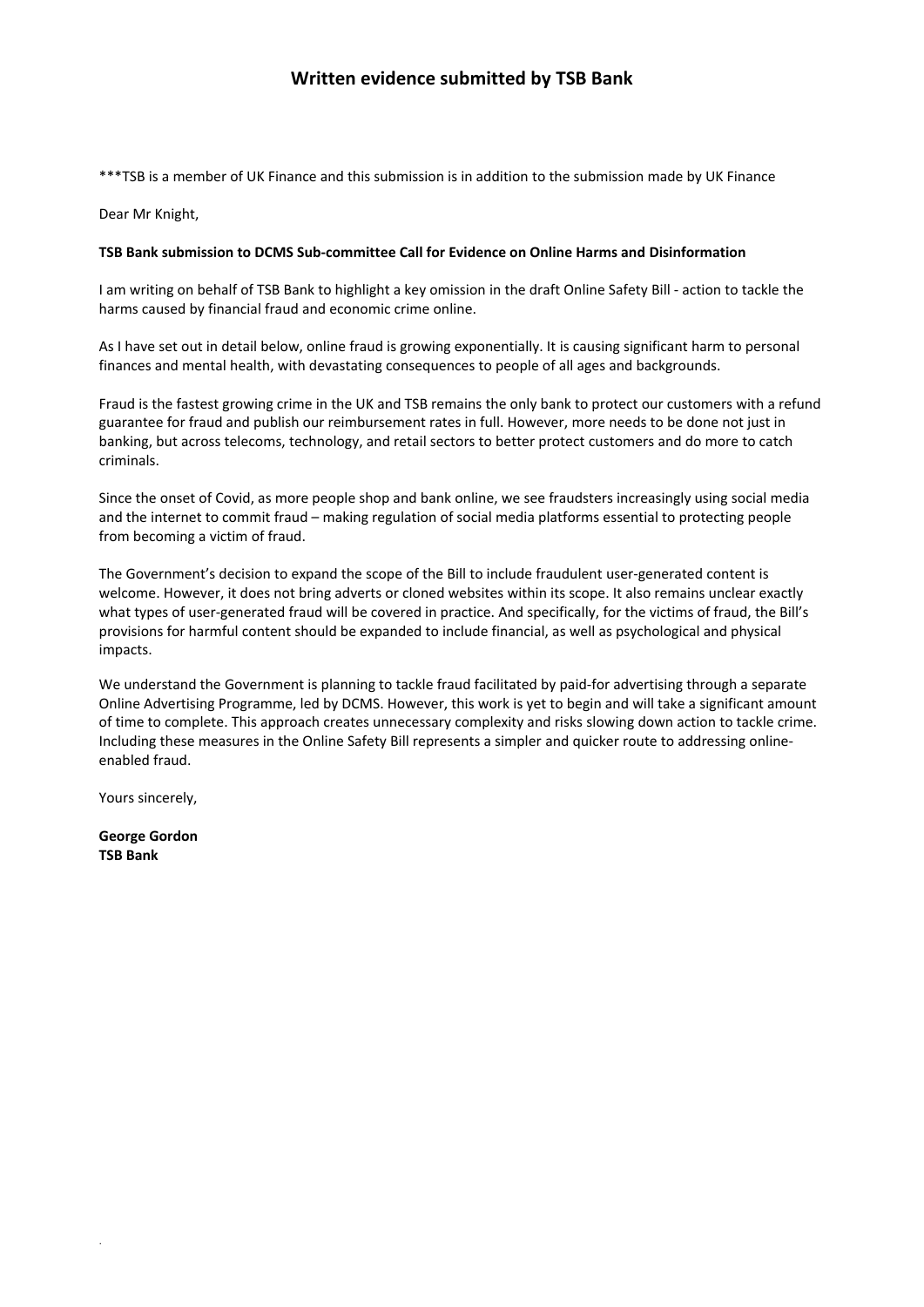### **1. TSB's unique view of fraud**

- I. TSB is the only bank in the UK to offer its customers a Fraud Refund Guarantee (FRG) which guarantees a full refund to all our customers if they fall victim to fraud. Introduced in April 2019, our FRG remains a revolutionary approach to supporting the victims of fraud. This means that TSB refunds 98% of fraud claims compared to the industry average of around 50%, according to the Payment Systems Regulator.<sup>1</sup> Indeed, the Payment Systems Regulator is now [considering](https://www.psr.org.uk/publications/consultations/cp21-3-authorised-push-payment-scams-call-for-views/) [introducing](https://www.psr.org.uk/publications/consultations/cp21-3-authorised-push-payment-scams-call-for-views/) [a](https://www.psr.org.uk/publications/consultations/cp21-3-authorised-push-payment-scams-call-for-views/) [mandatory](https://www.psr.org.uk/publications/consultations/cp21-3-authorised-push-payment-scams-call-for-views/) [code](https://www.psr.org.uk/publications/consultations/cp21-3-authorised-push-payment-scams-call-for-views/) with much higher consumer protections, similar to TSB's FRG.
- II. When TSB introduced the FRG [many](https://www.thetimes.co.uk/article/james-coney-i-said-tsb-was-foolish-to-refund-all-scams-i-was-wrong-t80tbl3mk) [opposed](https://www.thetimes.co.uk/article/james-coney-i-said-tsb-was-foolish-to-refund-all-scams-i-was-wrong-t80tbl3mk) [it](https://www.thetimes.co.uk/article/james-coney-i-said-tsb-was-foolish-to-refund-all-scams-i-was-wrong-t80tbl3mk), arguing that it would result in customers being more careless and that TSB customers would be more likely to be targeted by fraudsters. Neither of these predictions have proven true and many have changed their position and now support an industry-wide FRG.
- III. While these predictions were proven to be inaccurate, TSB was surprised by one effect the FRG did have: because our customers know that we will not refuse a claim based on the information they share with us about how a fraud occurred, they are far more willing to be open and honest about the tactics and techniques used by fraudsters.
- IV. This approach has led to a 1338% increase in intelligence disseminations to law enforcement. Since launching the FRG, TSB has received c.15,000 intelligence reports, including screenshots, from our customers – an exponential rise on pre-FRG levels.
- V. Working with our customers means we can work with them to avoid them being targeted in the first place and to also use their experience to educate other customers who might be targeted.
- VI. We share this with law enforcement, but we also analyse this information and use it to inform and educate our customers about specific types of scams and how they operate. Our customer intelligence reports have provided vital input into over 12,000 targeted fraud education emails which we tailor to a customer's risk type and send to them directly.
- VII. Because TSB does not penalise customers for telling the truth about being the victim of fraud, we can confidently say we have a virtually unparalleled view of the methods and tactics used by fraudsters.

## **2. The harm caused by fraud**

- I. By virtue of this insight, we can also confidently say that the scale of online fraud, and the harm that it causes consumers and businesses, has reached a point where it cannot be ignored. The Crime Survey for England and Wales (CSEW) shows that there were an estimated 3.8 million incidents of fraud in the year ending March 2019, with evidence of a rising trend that is also seen in other data sources.<sup>2</sup> In the year to June 2020, Action Fraud received 822,276 reports of fraud. Action Fraud estimates 85% of these scams relied on the use of the internet in some way.
- II. According to ONS data, there were 4.3 million incidents of fraud in the year ending June 2020, making fraud the most likely crime that adults can fall victim to in the UK. Action Fraud data shows that there was an increase of 413,000 reports of fraud over the past year, estimated to cost £1.7 billion: equivalent to every person in the UK losing £25 last year. Given cases of fraud often go unreported – with the National Crime Agency estimating that fewer than 20%of incidents of fraud are actually reported – this is likely to substantially underestimate the true scale of fraud that takes place in the UK.
- III. However, quoting large figures about the impact on the overall economy misses a much more important point. Even losing relatively small sums can have a devastating impact on people's finances and wellbeing and the effects are felt unevenly.

<sup>1</sup> [CP21/3](https://www.psr.org.uk/publications/consultations/cp21-3-authorised-push-payment-scams-call-for-views/) [Authorised](https://www.psr.org.uk/publications/consultations/cp21-3-authorised-push-payment-scams-call-for-views/) [push](https://www.psr.org.uk/publications/consultations/cp21-3-authorised-push-payment-scams-call-for-views/) [payment](https://www.psr.org.uk/publications/consultations/cp21-3-authorised-push-payment-scams-call-for-views/) [scams](https://www.psr.org.uk/publications/consultations/cp21-3-authorised-push-payment-scams-call-for-views/) [–](https://www.psr.org.uk/publications/consultations/cp21-3-authorised-push-payment-scams-call-for-views/) [call](https://www.psr.org.uk/publications/consultations/cp21-3-authorised-push-payment-scams-call-for-views/) [for](https://www.psr.org.uk/publications/consultations/cp21-3-authorised-push-payment-scams-call-for-views/) [views](https://www.psr.org.uk/publications/consultations/cp21-3-authorised-push-payment-scams-call-for-views/) [|](https://www.psr.org.uk/publications/consultations/cp21-3-authorised-push-payment-scams-call-for-views/) [Payment](https://www.psr.org.uk/publications/consultations/cp21-3-authorised-push-payment-scams-call-for-views/) [Systems](https://www.psr.org.uk/publications/consultations/cp21-3-authorised-push-payment-scams-call-for-views/) [Regulator](https://www.psr.org.uk/publications/consultations/cp21-3-authorised-push-payment-scams-call-for-views/) [\(psr.org.uk\)](https://www.psr.org.uk/publications/consultations/cp21-3-authorised-push-payment-scams-call-for-views/)

<sup>2</sup> [Nature](https://www.ons.gov.uk/peoplepopulationandcommunity/crimeandjustice/articles/natureoffraudandcomputermisuseinenglandandwales/yearendingmarch2019) [of](https://www.ons.gov.uk/peoplepopulationandcommunity/crimeandjustice/articles/natureoffraudandcomputermisuseinenglandandwales/yearendingmarch2019) [fraud](https://www.ons.gov.uk/peoplepopulationandcommunity/crimeandjustice/articles/natureoffraudandcomputermisuseinenglandandwales/yearendingmarch2019) [and](https://www.ons.gov.uk/peoplepopulationandcommunity/crimeandjustice/articles/natureoffraudandcomputermisuseinenglandandwales/yearendingmarch2019) [computer](https://www.ons.gov.uk/peoplepopulationandcommunity/crimeandjustice/articles/natureoffraudandcomputermisuseinenglandandwales/yearendingmarch2019) [misuse](https://www.ons.gov.uk/peoplepopulationandcommunity/crimeandjustice/articles/natureoffraudandcomputermisuseinenglandandwales/yearendingmarch2019) [in](https://www.ons.gov.uk/peoplepopulationandcommunity/crimeandjustice/articles/natureoffraudandcomputermisuseinenglandandwales/yearendingmarch2019) [England](https://www.ons.gov.uk/peoplepopulationandcommunity/crimeandjustice/articles/natureoffraudandcomputermisuseinenglandandwales/yearendingmarch2019) [and](https://www.ons.gov.uk/peoplepopulationandcommunity/crimeandjustice/articles/natureoffraudandcomputermisuseinenglandandwales/yearendingmarch2019) [Wales](https://www.ons.gov.uk/peoplepopulationandcommunity/crimeandjustice/articles/natureoffraudandcomputermisuseinenglandandwales/yearendingmarch2019) [-](https://www.ons.gov.uk/peoplepopulationandcommunity/crimeandjustice/articles/natureoffraudandcomputermisuseinenglandandwales/yearendingmarch2019) [Office](https://www.ons.gov.uk/peoplepopulationandcommunity/crimeandjustice/articles/natureoffraudandcomputermisuseinenglandandwales/yearendingmarch2019) [for](https://www.ons.gov.uk/peoplepopulationandcommunity/crimeandjustice/articles/natureoffraudandcomputermisuseinenglandandwales/yearendingmarch2019) [National](https://www.ons.gov.uk/peoplepopulationandcommunity/crimeandjustice/articles/natureoffraudandcomputermisuseinenglandandwales/yearendingmarch2019) [Statistics](https://www.ons.gov.uk/peoplepopulationandcommunity/crimeandjustice/articles/natureoffraudandcomputermisuseinenglandandwales/yearendingmarch2019) [\(ons.gov.uk\)](https://www.ons.gov.uk/peoplepopulationandcommunity/crimeandjustice/articles/natureoffraudandcomputermisuseinenglandandwales/yearendingmarch2019)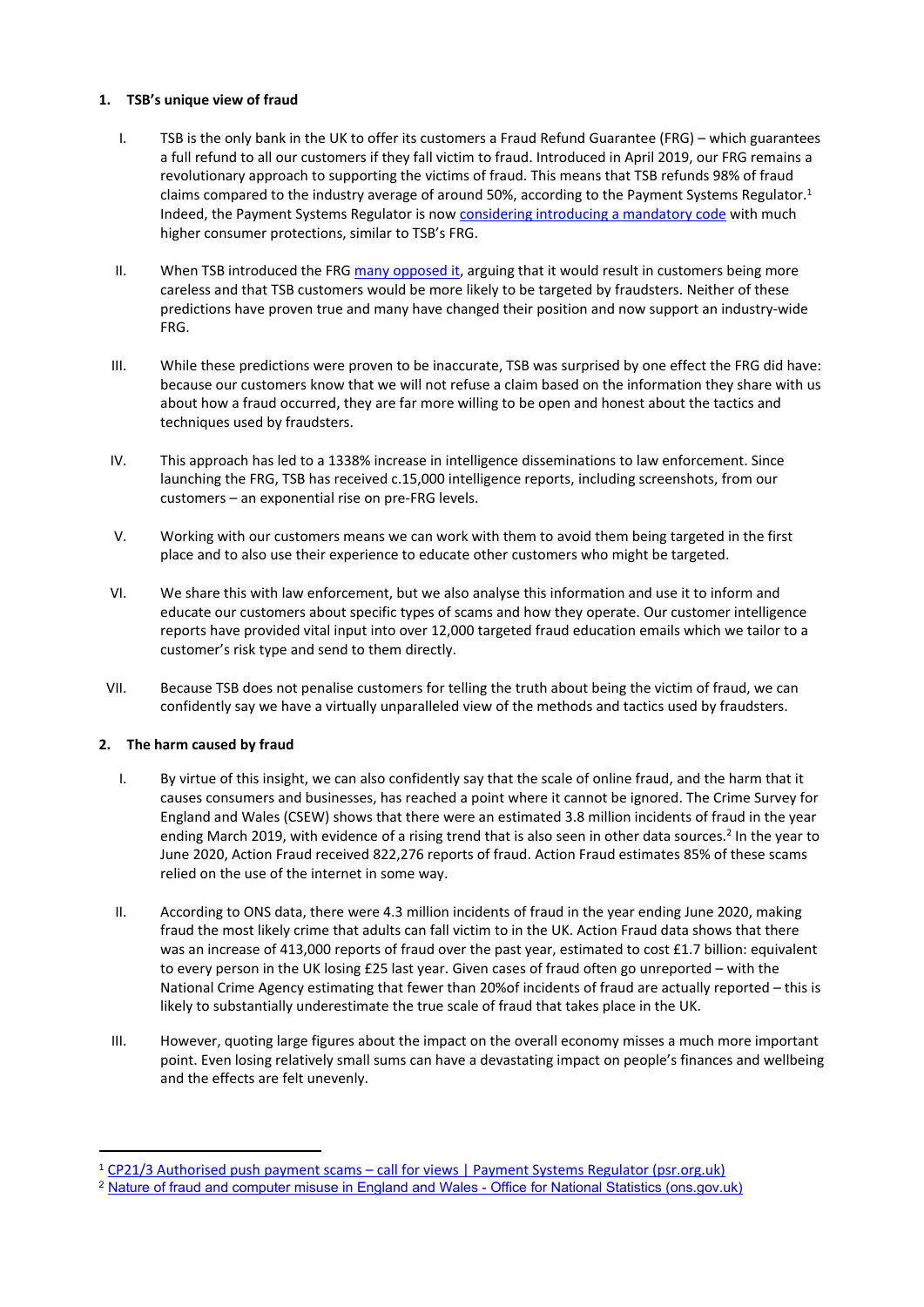- IV. *Case study:* In December 2020 TSB refunded a customer £530 after he was scammed when purchasing a PS5 console on Twitter, intended to be a Christmas present for his son. The customer said the Twitter user "had 70,000 followers – including verified Twitter users – 35,000 YouTube subscribers, and I saw him sell a couple of PlayStations the day before, so I thought – legit." However, the seller was a fraudster and the customer lost his money. Because the customer banked with TSB he received a full refund - but for many, a momentary lapse in judgement can cause significant financial hardship.
- V. We believe new measures are essential to tackle the rising tide of fraud sweeping across the internet. In 2020 UK Finance members saw the value of scams reported to them by UK customers rise to over £1.26 billion, whilst banks and card companies prevented another £1.6 billion being lost through unauthorised fraud.<sup>3</sup>
- VI. During the pandemic, we have seen opportunistic fraudsters taking advantage and using a number of new scams to target people at this already difficult time. In particular, fraudsters have capitalised on people spending more time online, using social engineering to prey on fears and uncertainties about the pandemic. The National Fraud Intelligence Bureau reported a 400% national increase in incidents of fraud at the start of the pandemic. Action Fraud has already received 11,500 reports of Covid-19 themed phishing scams, including scammers offering fake access to a Covid vaccine.
- VII. At TSB the most common type of fraud our customers have been targeted by has been impersonation fraud. 43% of those who were scammed during the pandemic were targeted by criminals impersonating trusted organisations such as utility providers or preying on people's isolation with targeted romance scams.<sup>4</sup> We have also seen a rise in purchase scams and TSB has reported thousands of fake online profiles, scam adverts and links to online platforms as fraudsters set traps on popular social media platforms trying to trick customers into scam purchases.
- VIII. The abuse of social media platforms by organised criminals for the purposes of financial crime has increased significantly over recent years. In 2019 almost half the scams we saw originated from social media. Our ongoing work with the Cifas, Action Fraud and the police has identified thousands of online accounts in operation by criminals at any one time and the majority are openly advertised and visible to users. These facilitate advertising for money mules (for the purposes of money laundering), selling stolen identity and credit-card data, phishing, impersonating legitimate companies (e.g. banks) to steal customer banking details and finance terrorism.
- IX. Across the banking industry we are increasingly seeing criminals preying on people's financial insecurities during the pandemic with scams based on investments promising high returns. Criminals are now using sophisticated techniques to commit this form of fraud, primarily online. The City of London Police and Action Fraud have found that over £63m was lost nationally by victims of investment fraud targeted by criminals on social media. Investment scams, which are often promoted through paid-for adverts on search engines or social media, increased by 32 per cent in 2020 and while investment scams accounted for only six per cent of the total number of APP fraud, they accounted for 28 per cent of the total value of all APP fraud.<sup>5</sup>
- X. Online fraud is increasingly common, and whilst it is welcome to see some action from platforms, such as Google's recent commitment to verify all financial services adverts with the FCA before they are published, all platforms still need to take greater responsibility for keeping their users safe.

## **3. Recommendations:**

I. As set out by UK Finance, the Online Safety Bill should explicitly define fraudulent content as illegal content and amend the Bill to include a new schedule on fraud that specifies the types of fraud offences that will be captured by the Bill and this must include fraud committed through paid-for advertisements and cloned websites.

<sup>3</sup> <https://www.ukfinance.org.uk/policy-and-guidance/reports-publications/fraud-facts-2021>

<sup>4</sup> [https://www.tsb.co.uk/news-releases/tsb-reveals-insights-in-protecting-its-customers-through-a-year-of-pandemic](https://www.tsb.co.uk/news-releases/tsb-reveals-insights-in-protecting-its-customers-through-a-year-of-pandemic-fraud/)[fraud/](https://www.tsb.co.uk/news-releases/tsb-reveals-insights-in-protecting-its-customers-through-a-year-of-pandemic-fraud/)

<sup>5</sup> [Criminals](https://www.ukfinance.org.uk/press/press-releases/criminals-exploit-covid-19-pandemic-rise-scams-targeting-victims-online) [exploit](https://www.ukfinance.org.uk/press/press-releases/criminals-exploit-covid-19-pandemic-rise-scams-targeting-victims-online) [Covid-19](https://www.ukfinance.org.uk/press/press-releases/criminals-exploit-covid-19-pandemic-rise-scams-targeting-victims-online) [pandemic](https://www.ukfinance.org.uk/press/press-releases/criminals-exploit-covid-19-pandemic-rise-scams-targeting-victims-online) [with](https://www.ukfinance.org.uk/press/press-releases/criminals-exploit-covid-19-pandemic-rise-scams-targeting-victims-online) [rise](https://www.ukfinance.org.uk/press/press-releases/criminals-exploit-covid-19-pandemic-rise-scams-targeting-victims-online) [in](https://www.ukfinance.org.uk/press/press-releases/criminals-exploit-covid-19-pandemic-rise-scams-targeting-victims-online) [scams](https://www.ukfinance.org.uk/press/press-releases/criminals-exploit-covid-19-pandemic-rise-scams-targeting-victims-online) [targeting](https://www.ukfinance.org.uk/press/press-releases/criminals-exploit-covid-19-pandemic-rise-scams-targeting-victims-online) [victims](https://www.ukfinance.org.uk/press/press-releases/criminals-exploit-covid-19-pandemic-rise-scams-targeting-victims-online) [online](https://www.ukfinance.org.uk/press/press-releases/criminals-exploit-covid-19-pandemic-rise-scams-targeting-victims-online) [|](https://www.ukfinance.org.uk/press/press-releases/criminals-exploit-covid-19-pandemic-rise-scams-targeting-victims-online) [UK](https://www.ukfinance.org.uk/press/press-releases/criminals-exploit-covid-19-pandemic-rise-scams-targeting-victims-online) [Finance](https://www.ukfinance.org.uk/press/press-releases/criminals-exploit-covid-19-pandemic-rise-scams-targeting-victims-online)